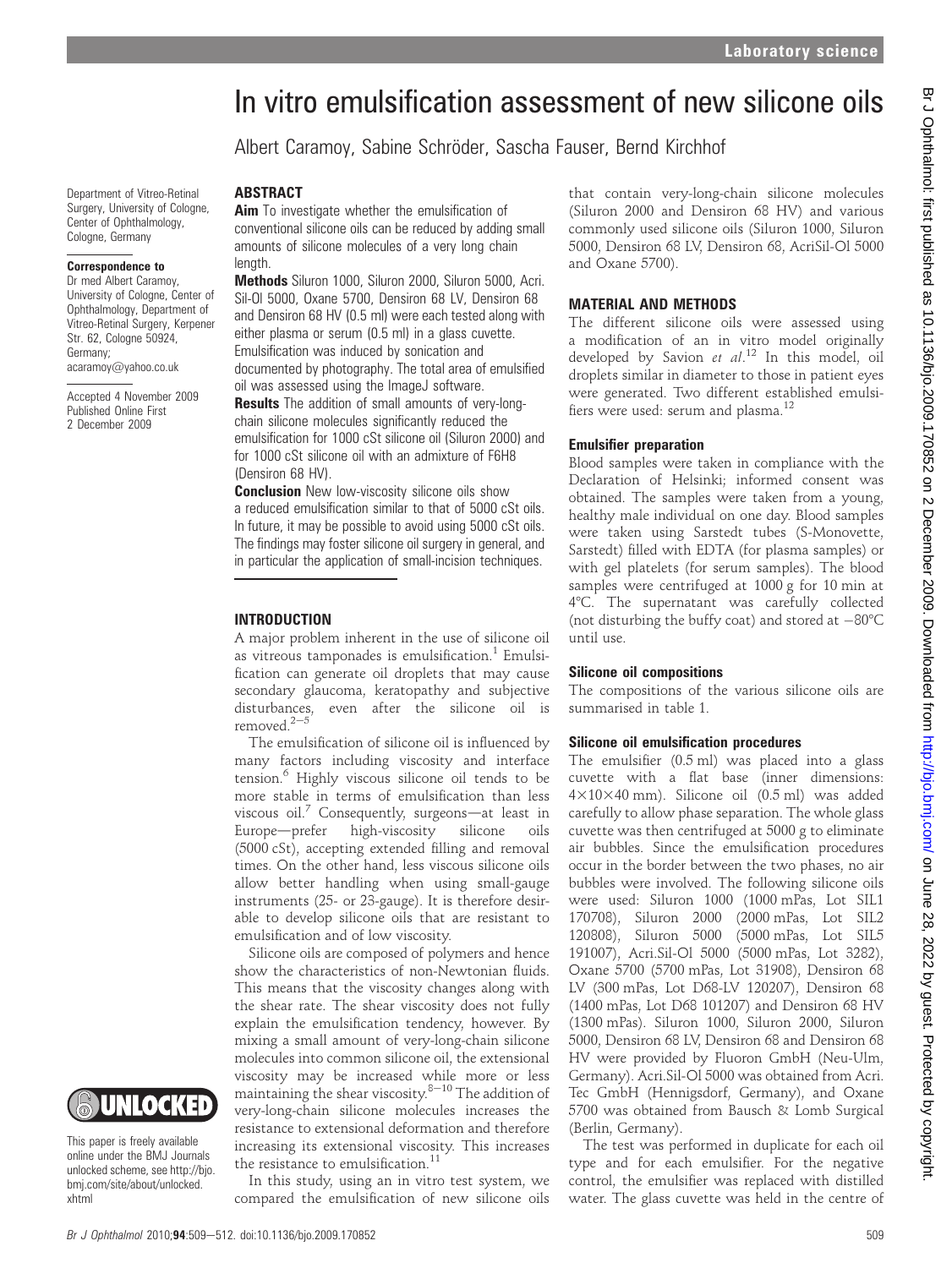| Table 1 Compositions of various silicone oils |  |  |  |  |
|-----------------------------------------------|--|--|--|--|
|-----------------------------------------------|--|--|--|--|

| Silicone oil     | <b>Composition</b>                                                       |
|------------------|--------------------------------------------------------------------------|
| Siluron 1000     | PMDS 1000 mPas (MW 36 760 g/mol)                                         |
| Siluron 2000     | 5% high-molecular-weight silicone oil<br>(423 K PMDS) + 95% Siluron 1000 |
| Siluron 5000     | PMDS 5000 mPas (MW 65 025 g/mol)                                         |
| Acri.Sil-01 5000 | PMDS 5000 mPas                                                           |
| Oxane 5700       | PMDS 5700 mPas                                                           |
| Densiron 68 LV   | 30.5% SFA+69.5% Siluron 1000                                             |
| Densiron 68      | $30.5\%$ SFA + 69.5% Siluron 5000                                        |
| Densiron 68 HV   | 30.5% SFA+69.5% of (10% Sil 2500000<br>$+90\%$ Siluron 1000)             |

MW, molecular weight; PMDS, polydimethysiloxane; SFA, semifluorinated alkane.

a sonication device (Sonorex TK 30, Bandelin). The water in the sonication device was kept at  $20-24$ °C. Sonication was performed for 3 min to induce emulsification. Thereafter, the glass cuvette was centrifuged at 5000 g for 30 min.

#### Assessment of the emulsification

The emulsification was assessed every 10 min after centrifugation. The cuvette was photographed together with a ruler on its side, and the amount of emulsified oil was then measured on the photograph using the ImageJ software (National Institutes of Health, Bethesda, Maryland). The ratio of emulsified silicone oil was determined by comparing with the whole area of the aqueous phase, emulsified oil and non-emulsified oil. The emulsification area as a percentage was calculated: emulsification area (%)=(area of emulsified oil/total area) $\times$ 100. Total area=area of aqueous area+area of emulsified oil+area of non-emulsified oil. Each sample  $(n=2)$  was measured 10 times. The mean ratio was calculated from all 10 measurements. All data were calculated from the emulsification area after 30 min of centrifugation.

#### Statistical methods

For statistical analysis, a t test was performed using the NCSS (number cruncher statistical system) software (version 2004). The means of all 10 measurements were used. p Values  $< 0.05$ were considered to be statistically significant. All values are shown as mean $\pm$ SD.

#### RESULTS

In the negative control using distilled water, a small amount of oil droplets was detected after sonication; the oil droplets disappeared after centrifugation. After the emulsification procedure using silicone oils with an emulsifier, three phases were seen in the glass cuvettes (figure 1). An aqueous phase at the bottom, emulsified silicone oil in the middle and non-emulsified silicone

oil on top were seen for Siluron 1000, Siluron 2000, Siluron 5000, AcriSil-Ol 5000 and Oxane 5700. Heavier-than-water silicone oils showed non-emulsified silicone oil at the bottom, emulsified silicone oil in the middle and an aqueous phase on top. During the sonication procedures, the emulsified oil bubbles are created at the border between the aqueous and oil phase. No air bubbles were involved in this process. The emulsification area was assessed every 10 min after centrifugation, and no statistical difference was found among them. Therefore, all data shown use the data after 30 min of centrifugation.

Overall, the emulsification areas of the silicone oils tested were higher in the serum than in the plasma group (table 2). The lowest emulsification areas were found for Siluron 2000 in the serum group (8.2%) and Densiron 68 HV in the plasma group (2.4%). A summary of the emulsification areas in both groups is presented in figures 2, 3. The p values of all groups are presented in figure 4. Overall, no statistical significance was seen between AcriSil-Ol 5000, Oxane 5700 and Siluron 5000. Compared with other lighter-than-water silicone oils, Siluron 2000 has less emulsification, which is also statistically significant. Densiron 68 HV has also less emulsification compared with other heavierthan-water silicone oils. In the serum group, Densiron 68 HV has about the same emulsification as Siluron 5000 and Oxane 5700.

# **DISCUSSION**

In this study, we present a quantitative analysis of the emulsification of silicone oil. We modified the method originally developed by Savion et  $al^{12}$  by using a glass cuvette with a flat base, which allowed us also to measure heavier-than-water silicone oils. We also determined the area of the emulsified oils instead of the height, which increased the precision of the test.

Siluron 5000, Acri.Sil-Ol 5000 and Oxane 5700 are the tamponade agents most frequently used in Germany and are considered the standard silicone oils against which all other oils are tested. Using our in vitro model, there were no statistically significant differences between these three oils with regard to their emulsifications (figure 4). As expected, a significantly higher degree of emulsification was found for 1000 cSt silicone oil (Siluron 1000). This difference was more prominent when using serum as emulsifier rather than plasma.

The difference between serum and plasma is the content of thrombocytes. Serum lacks thrombocytes, while plasma does not. Overall, a slightly higher emulsification was seen, using serum instead of plasma. One explanation for this might be the activation of the thrombocytes in the serum tubes during the coagulation process. During this thrombocytes secreted various coagulation proteins such as serotonin, platelet factor 4, platelet derived growth factor, fibrinogen, etc. These might serve as an emulsifier as well, explaining the slightly higher emulsification

Figure 1 Emulsification of various silicone oils using plasma as emulsifier. When testing lighter-than-water silicone oils, three phases can be seen: nonemulsified silicone oil (top), emulsified silicone oil (middle) and aqueous phase (bottom). When testing heavier-thanwater silicone oils, the aqueous phase was on top, emulsified silicone oil in the middle and non-emulsified oil at the bottom. Densiron 68 LV emulsifies easily and somewhat disperses, creating a hazy appearance, as compared with prior sonication.



Siluron 1000 Siluron 2000

Acri. Sil-ol 5000 Oxane 5700

Siluron 5000

Densiron 68

**Densiron 68 LV**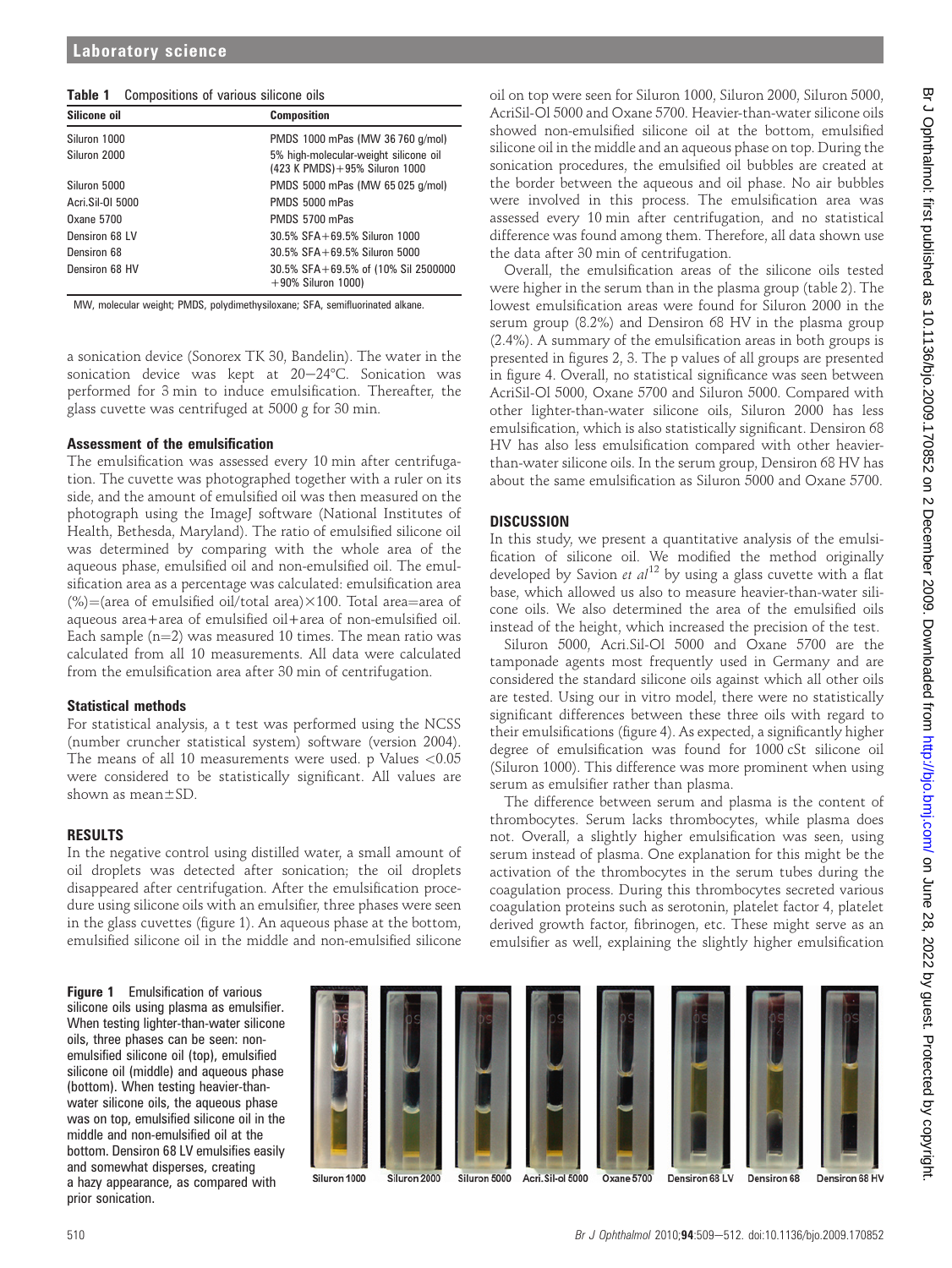| .<br><u>Lindomodion drog (70, modificial of omoono ono dotorminod domig dirin vitro toot</u> |                                |                                 |                                |                                |                                  |                                  |                                 |  |  |  |
|----------------------------------------------------------------------------------------------|--------------------------------|---------------------------------|--------------------------------|--------------------------------|----------------------------------|----------------------------------|---------------------------------|--|--|--|
| Silicone oil                                                                                 |                                |                                 |                                |                                |                                  |                                  |                                 |  |  |  |
| Siluron<br>1000                                                                              | Siluron<br>2000                | <b>Siluron</b><br>5000          | AcriSil-<br>01 5000            | Oxane<br>5700                  | <b>Densiron</b><br>68 LV         | <b>Densiron</b><br>68            | <b>Densiron</b><br>68 HV        |  |  |  |
| $11.0 \pm 1.7$<br>$16.4 \pm 11.1$                                                            | $6.5 \pm 0.4$<br>$8.2 \pm 1.6$ | $8.9 \pm 2.0$<br>$10.0 \pm 1.9$ | $8.9 \pm 1.8$<br>$9.9 \pm 0.8$ | $8.9 \pm 1.6$<br>$9.6 \pm 2.2$ | $46.3 \pm 1.6$<br>$50.3 \pm 2.0$ | $14.9 \pm 5.7$<br>$28.7 \pm 1.8$ | $2.4 \pm 0.5$<br>$10.5 \pm 0.7$ |  |  |  |
|                                                                                              |                                |                                 |                                |                                |                                  |                                  |                                 |  |  |  |

**Table 2** Emulsification area  $(\% \cdot \text{mean} + \text{SD})$  of silicone oils determined using an in vitro test

rate in the serum group. The role of each protein secreted in emulsification is still speculative though.

Siluron 2000 (1000 cSt silicone oil plus long-chain silicone oil) emulsified significantly less than Siluron 1000 (1000 cSt conventional silicone oil), and even less than Siluron 5000, Acri. Sil-Ol 5000 and Oxane 5700 (figures 3, 4). This shows that the emulsification can be reduced by adding very-long-chain silicone molecules. The shear viscosity of Siluron 1000 (1000 cSt) increased to 2000 cSt in the case of Siluron 2000.

Most objections against heavier-than-water silicone oil are based on the higher degree of emulsification of Densiron 68 (Siluron  $5000+F_6H_8$ ).<sup>1 13–15</sup> We speculate that the addition of semifluorinated fluorocarbon not only renders silicone more hydrophilic but also makes it more susceptible to the splitting off of small droplets into an aqueous environment. It is fortunate that the addition of long-chain silicone oil molecules (Densiron 68 HV) to Densiron 68 LV (Siluron  $1000 + F<sub>6</sub>H<sub>8</sub>$ ) significantly reduces emulsification compared with either Densiron 68 LV or Siluron 1000. When compared with the three 5000 cSt oils, Densiron 68 HV shows about the same emulsification in the serum group but shows a lower emulsification in the plasma group (figure 4). The shear viscosities of Densiron 68 (1400 mPas) and Densiron 68 HV (1300 mPas) are rather similar. One may suggest therefore giving preference to Densiron 68 HV over Densiron 68; studies on retinal tolerance are pending, however.

The higher the probability of emulsification for the conventional silicone oils, the more pronounced was the lowering effect of adding long chains of silicone. This effect is best shown when comparing Densiron 68 LV (mixture of Siluron 1000 and  $F_6H_8$ ) with Densiron 68 HV (mixture of Siluron 1000,  $F_6H_8$ , and verylong-chain silicone molecules). The emulsification of Densiron 68 HV is lower, and the difference to Densiron 68 LV is strikingly

significant. We conclude that adding small amounts of very-longchain silicone oil molecules has a large influence on reducing the emulsification. The reason for this is the increased extensional viscosity of a non-Newtonian fluid, which determines the propensity for emulsification.

The in vitro results presented here require verification by future studies using an animal model. Still, some difficulties using animal models for testing emulsification and toxicity of silicone oil are yet to be overcome. In the in vivo model, various amounts of emulsifiers or various intensity of eye movement in the animal eye might produce different amounts of emulsification for the same silicone oil. Also, no objective method is currently known for quantifying emulsification in vivo. In terms of toxicity, models in some animals, such as rabbits, have been shown to be inadequate. This is because of the inability to induce complete posterior vitreous detachment, causing the retina to be protected from the silicone oil by the rest of the vitreous.<sup>16</sup> Proper animal models for testing emulsification and toxicity are still to be developed. Nevertheless, we show in this paper that the emulsification of silicone oils can be influenced by adding very-long-chain silicone oil. The in vitro model shown in this paper is even more important, since it shows that with same amount of emulsifier and same energy used for inducing emulsification, there is less emulsification with Siluron 2000 and Densiron 68 HV than with other silicone oils. This is an important step before moving on to in vivo models. Also, in an in vivo model, different proportions of oil and emulsifiers would be expected.

In conclusion, using an in vitro technique, we quantified the emulsification of various silicone oils. The method presented in this study provides a very effective tool for the accurate determination of emulsification and comparison of different silicone



**Figure 2** Emulsification areas of various silicone oils using plasma as emulsifier.



**Figure 3** Emulsification areas of various silicone oils using serum as emulsifier.